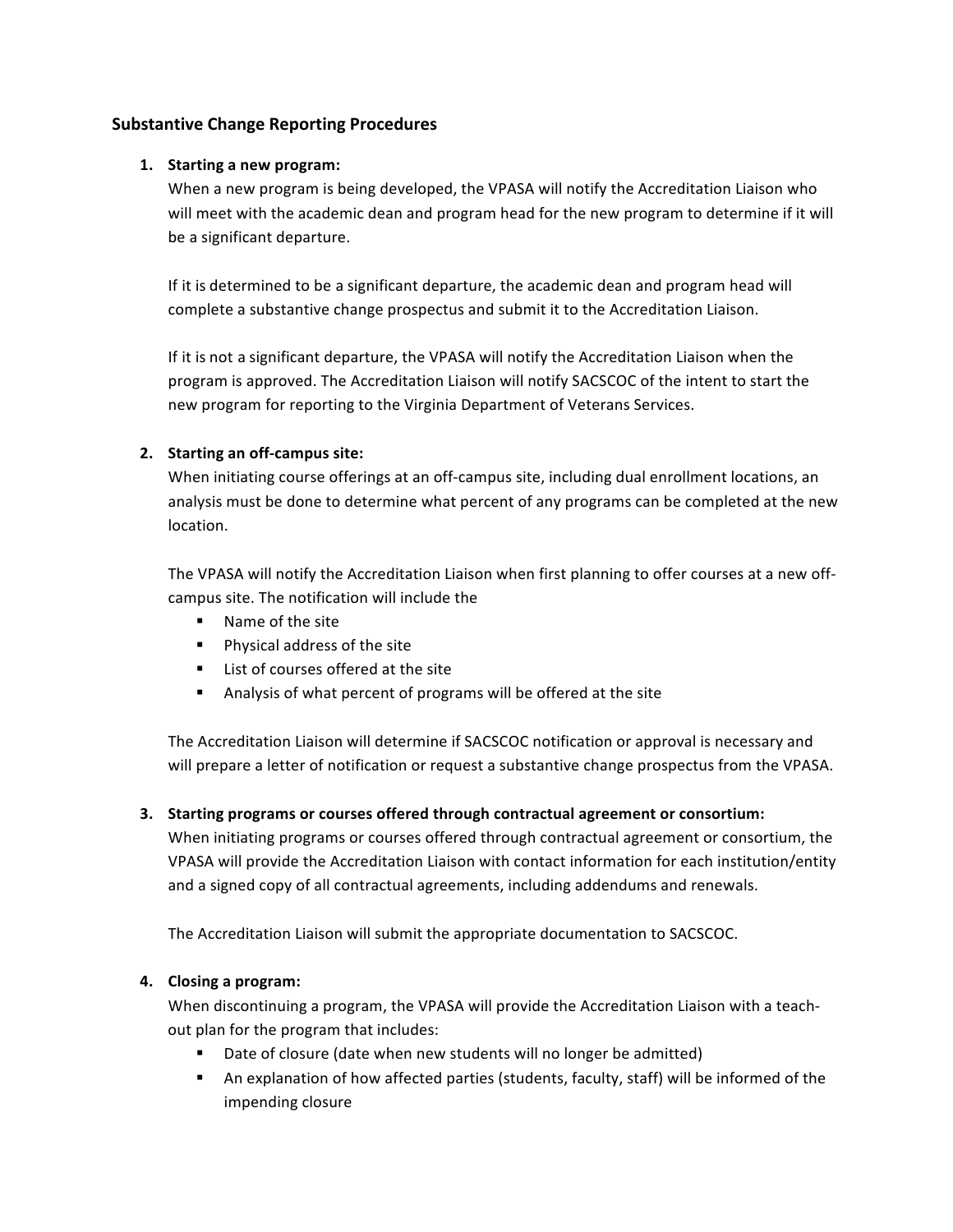- **•** An explanation of how all affected students will be helped to complete their programs of study with minimal disruption
- **•** An indication as to whether the teach-out plan will incur additional charges/expenses to the students and, if so, how the students will be notified
- **•** Copies of signed teach-out agreements with other institutions, if any
- **•** How faculty and staff will be redeployed or helped to find new employment

 The Accreditation Liaison will submit the appropriate documentation to SACSCOC.

## **5. Closing an off-campus site**

When closing an off-campus site, the VPASA will provide the Accreditation Liaison with a teachout plan for the programs offered at the site that includes:

- Date of closure (date when new students will no longer be admitted)
- **•** An explanation of how affected parties (students, faculty, staff) will be informed of the impending closure
- of study with minimal disruption • An explanation of how all affected students will be helped to complete their programs
- **•** An indication as to whether the teach-out plan will incur additional charges/expenses to the students and, if so, how the students will be notified
- **•** Copies of signed teach-out agreements with other institutions, if any
- How faculty and staff will be redeployed or helped to find new employment

 The Accreditation Liaison will submit the appropriate documentation to SACSCOC.

## **6. Other types of substantive change**

The President and VPASA are responsible for monitoring Virginia Western's status in regard to all other substantive changes and coordinating the appropriate notification to the Commission, as specified by Commission policy. Other substantive changes specified by SACSCOC policy include:

- **•** Any change in the established mission or objectives of the institution
- **•** Any change in legal status, form of control, or ownership of the institution
- **•** Significantly altering the length of a program of study
- **•** Initiating courses or programs at more advanced or lower levels than currently approved
- **•** Initiating degree completion programs
- **•** Initiating dual or joint degrees
- **•** Establishment of a branch campus
- **•** Relocating a main or branch campus
- **•** Acquiring another institution or a program or location of another institution
- Adding a permanent location at a site where the institution is conducting a teach-out program for a closed institution